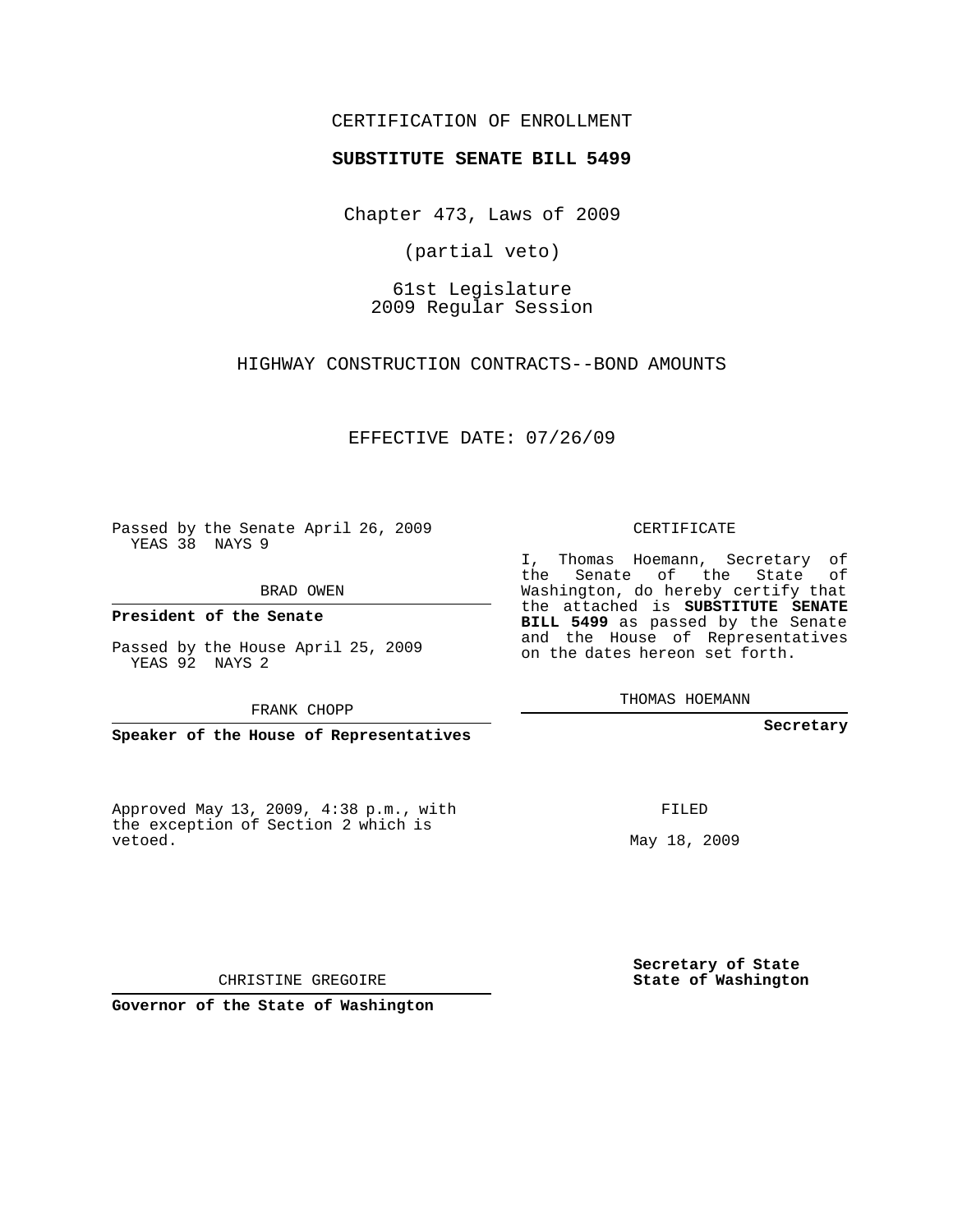## **SUBSTITUTE SENATE BILL 5499** \_\_\_\_\_\_\_\_\_\_\_\_\_\_\_\_\_\_\_\_\_\_\_\_\_\_\_\_\_\_\_\_\_\_\_\_\_\_\_\_\_\_\_\_\_

\_\_\_\_\_\_\_\_\_\_\_\_\_\_\_\_\_\_\_\_\_\_\_\_\_\_\_\_\_\_\_\_\_\_\_\_\_\_\_\_\_\_\_\_\_

AS AMENDED BY THE HOUSE

Passed Legislature - 2009 Regular Session

## **State of Washington 61st Legislature 2009 Regular Session**

By Senate Transportation (originally sponsored by Senators Jarrett,<br>Swecker, Haugen, Marr, and Shin; by request of Department of Haugen, Marr, and Shin; by request of Department of Transportation)

READ FIRST TIME 02/19/09.

 1 AN ACT Relating to bond amounts for department of transportation 2 highway contracts; amending RCW 39.08.030; adding a new section to 3 chapter 39.08 RCW; and providing an expiration date.

4 BE IT ENACTED BY THE LEGISLATURE OF THE STATE OF WASHINGTON:

 5 **Sec. 1.** RCW 39.08.030 and 2007 c 218 s 89 are each amended to read 6 as follows:

 (1) The bond mentioned in RCW 39.08.010 shall be in an amount equal to the full contract price agreed to be paid for such work or 9 improvement, except under subsections (2) and (3) of this section, and shall be to the state of Washington, except as otherwise provided in RCW 39.08.100, and except in cases of cities and towns, in which cases such municipalities may by general ordinance fix and determine the amount of such bond and to whom such bond shall run: PROVIDED, The same shall not be for a less amount than twenty-five percent of the contract price of any such improvement, and may designate that the same shall be payable to such city, and not to the state of Washington, and all such persons mentioned in RCW 39.08.010 shall have a right of action in his, her, or their own name or names on such bond for work done by such laborers or mechanics, and for materials furnished or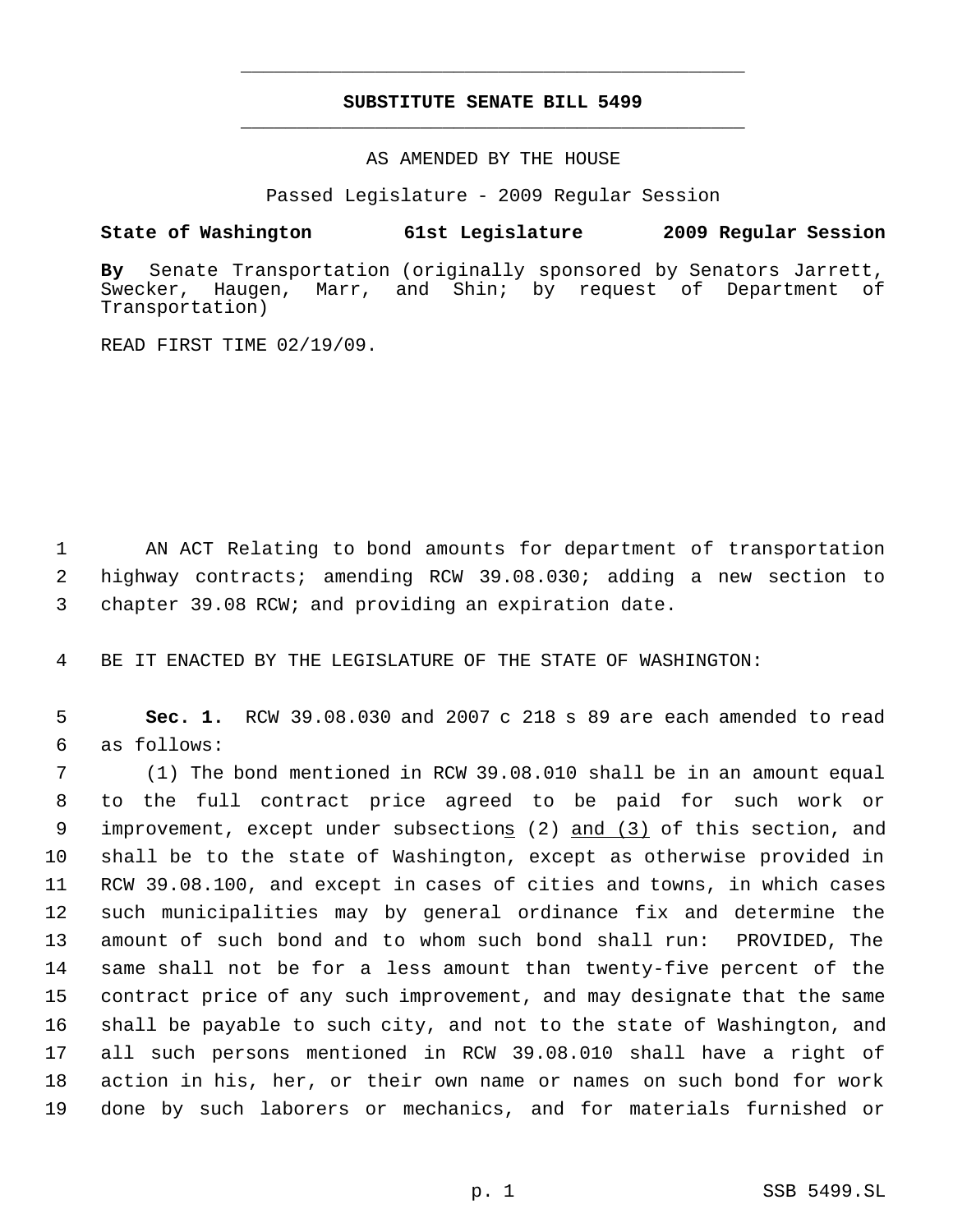provisions and goods supplied and furnished in the prosecution of such work, or the making of such improvements: PROVIDED, That such persons shall not have any right of action on such bond for any sum whatever, unless within thirty days from and after the completion of the contract with an acceptance of the work by the affirmative action of the board, council, commission, trustees, officer, or body acting for the state, county or municipality, or other public body, city, town or district, the laborer, mechanic or subcontractor, or material supplier, or person claiming to have supplied materials, provisions or goods for the prosecution of such work, or the making of such improvement, shall present to and file with such board, council, commission, trustees or body acting for the state, county or municipality, or other public body, city, town or district, a notice in writing in substance as follows:

 To (here insert the name of the state, county or municipality or other public body, city, town or district): Notice is hereby given that the undersigned (here insert the name of the laborer, mechanic or subcontractor, or material supplier, or person claiming to have furnished labor, materials or provisions for or upon such contract or work) has a claim in the sum of . . . . . . dollars (here insert the amount) against the bond taken from . . . . . . (here insert the name of the principal and surety or sureties upon such bond) for the work of . . . . . . (here insert a brief mention or description of the work concerning which said bond was taken).

(here to be signed) . . . . . . . . . . . . .

 Such notice shall be signed by the person or corporation making the claim or giving the notice, and said notice, after being presented and filed, shall be a public record open to inspection by any person, and in any suit or action brought against such surety or sureties by any such person or corporation to recover for any of the items hereinbefore specified, the claimant shall be entitled to recover in addition to all other costs, attorney's fees in such sum as the court shall adjudge reasonable: PROVIDED, HOWEVER, That no attorney's fees shall be allowed in any suit or action brought or instituted before the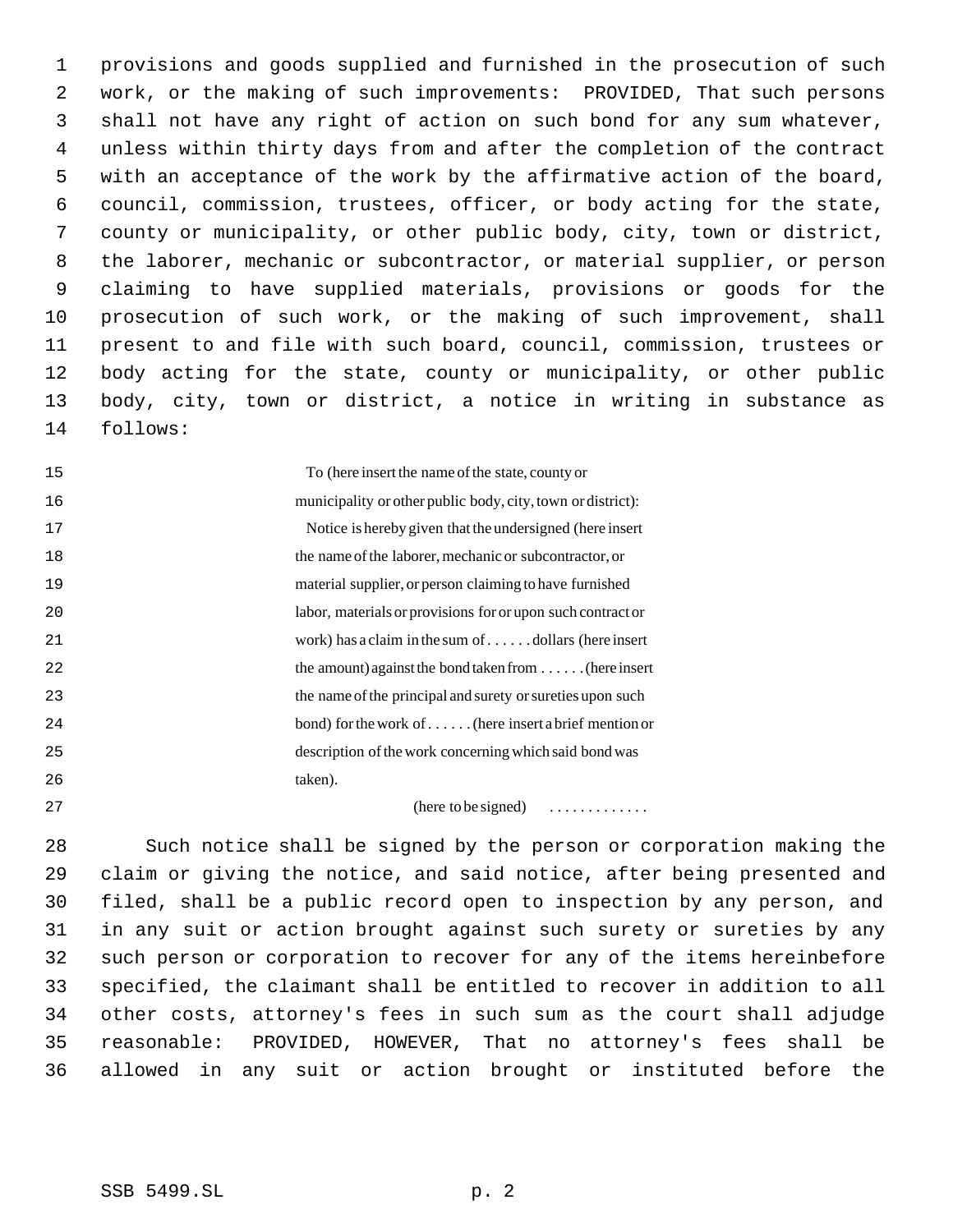expiration of thirty days following the date of filing of the notice hereinbefore mentioned: PROVIDED FURTHER, That any city may avail itself of the provisions of RCW 39.08.010 through 39.08.030, notwithstanding any charter provisions in conflict herewith: AND PROVIDED FURTHER, That any city or town may impose any other or further conditions and obligations in such bond as may be deemed necessary for its proper protection in the fulfillment of the terms of the contract secured thereby, and not in conflict herewith.

 9 (2) Under the job order contracting procedure described in RCW 10 ((39.10.130)) 39.10.420, bonds will be in an amount not less than the 11 dollar value of all open work orders.

12 (3)(a) On highway construction contracts administered by the 13 department of transportation with an estimated contract price of two 14 hundred fifty million dollars or more, the department may authorize 15 bonds in an amount less than the full contract price of the project. 16 If a bond less than the full contract price is authorized by the 17 department, the bond must be in the form of a performance bond and a 18 separate payment bond. The department shall fix the amount of the 19 performance bond on a contract-by-contract basis to adequately protect 20 one hundred percent of the state's exposure to loss. The amount of the 21 performance bond must not be less than two hundred fifty million 22 dollars. The payment bond must be in an amount fixed by the department 23 but must not be less than the amount of the performance bond. The 24 secretary of transportation must approve each performance bond and 25 payment bond authorized to be less than the full contract price of a 26 project. Before the secretary may approve any bond authorized to be 27 less than the full contract price of a project, the office of financial 28 management shall review and approve the analysis supporting the amount 29 of the bond set by the department to ensure that one hundred percent of 30 the state's exposure to loss is adequately protected. All the 31 requirements of this chapter apply respectively to the individual 32 performance and payment bonds. The performance bond is solely for the 33 protection of the department. The payment bond is solely for the 34 protection of laborers, mechanics, subcontractors, and suppliers 35 mentioned in RCW 39.08.010.

36 (b) The department shall develop risk assessment guidelines and 37 gain approval of these guidelines from the office of financial 38 management before implementing (a) of this subsection. The guidelines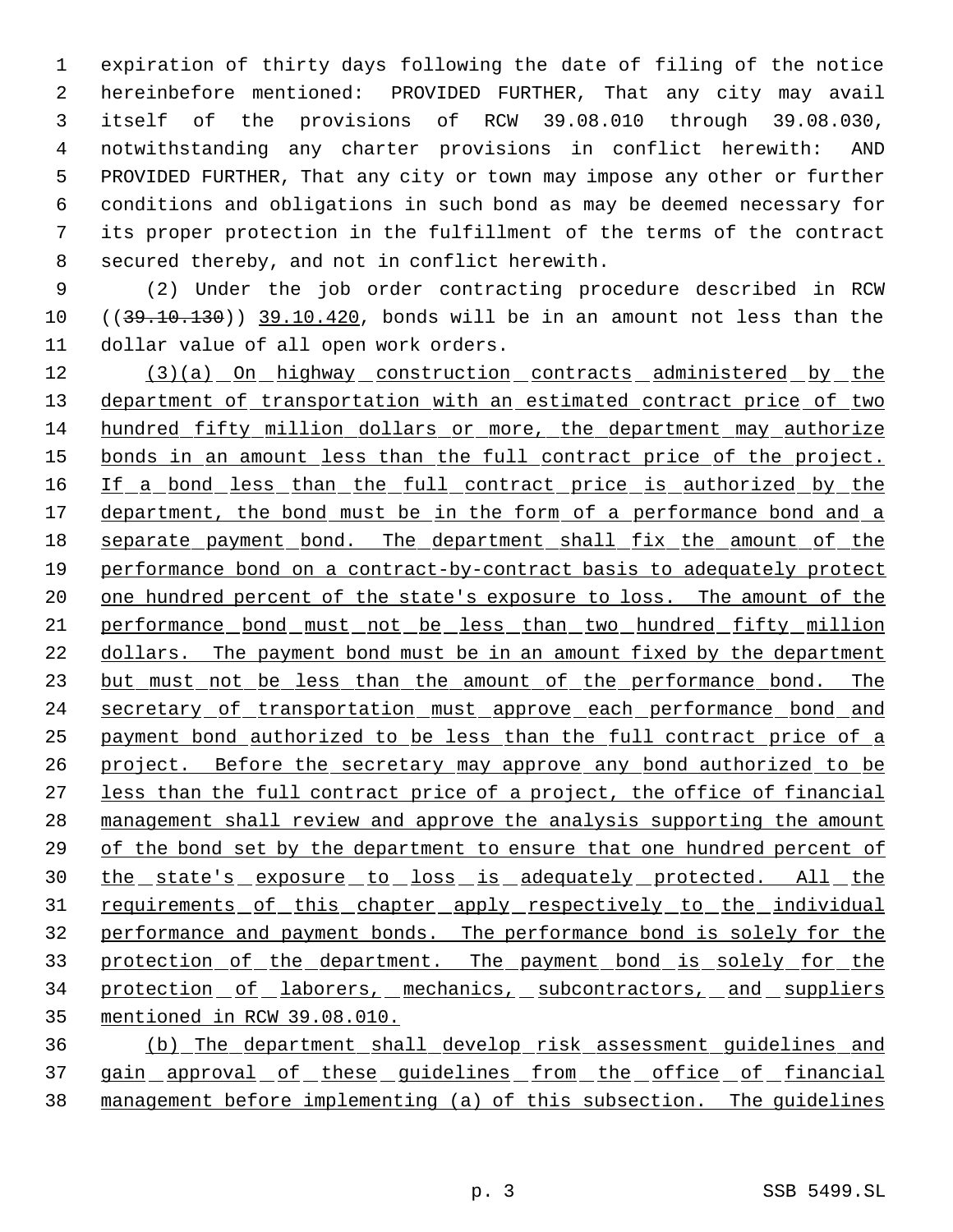1 must include a clear process for how the department measures the 2 state's exposure to loss and how the performance bond amount, 3 determined under (a) of this subsection, adequately protects one 4 hundred percent of the state's exposure to loss.

 (c) The department shall report to the house of representatives and senate transportation committees by December 1, 2012: Each project where the department authorized bonds that were less than the full contract price; the difference between the project amount and the bond 9 requirements; the number of bidders on the project; and other information that documents the effects of the reduced bond amounts on the project.

12 *\*NEW SECTION. Sec. 2. A new section is added to chapter 39.08 RCW* 13 *to read as follows:*

 *In consultation with the director of the office of financial management and the secretary of the department of transportation, the governor shall approve any contract and bond amount authorized with respect to contracts in which the department intends to authorize bonds under RCW 39.08.030 in an amount less than the full contract price of the contract.*

*\*Sec. 2 was vetoed. See message at end of chapter.*

20 NEW SECTION. **Sec. 3.** This act expires June 30, 2016. Passed by the Senate April 26, 2009. Passed by the House April 25, 2009. Approved by the Governor May 13, 2009, with the exception of certain items that were vetoed. Filed in Office of Secretary of State May 18, 2009.

Note: Governor's explanation of partial veto is as follows:

"I am returning, without my approval as to Section 2, Substitute Senate Bill 5499 entitled:

"AN ACT Relating to bond amounts for department of transportation highway contracts."

Section 2 of this bill requires the Governor to approve any contracts in which the Washington State Department of Transportation intends to authorize bonds in an amount less than the full contract price of the contract.

Section 1 of the bill requires the Office of Financial Management to approve risk guidelines developed by the Department of Transportation prior to authorizing bonds in an amount less than the full price of the contract. Section 1 also requires the Office of Financial Management to review and approve the decision of the Secretary of Transportation to authorize a bond in an amount less than the full price of the contract prior to proceeding with the contract. Approval from the Office of Financial Management of the risk guidelines, as well as review of pending contracts constitutes sufficient oversight